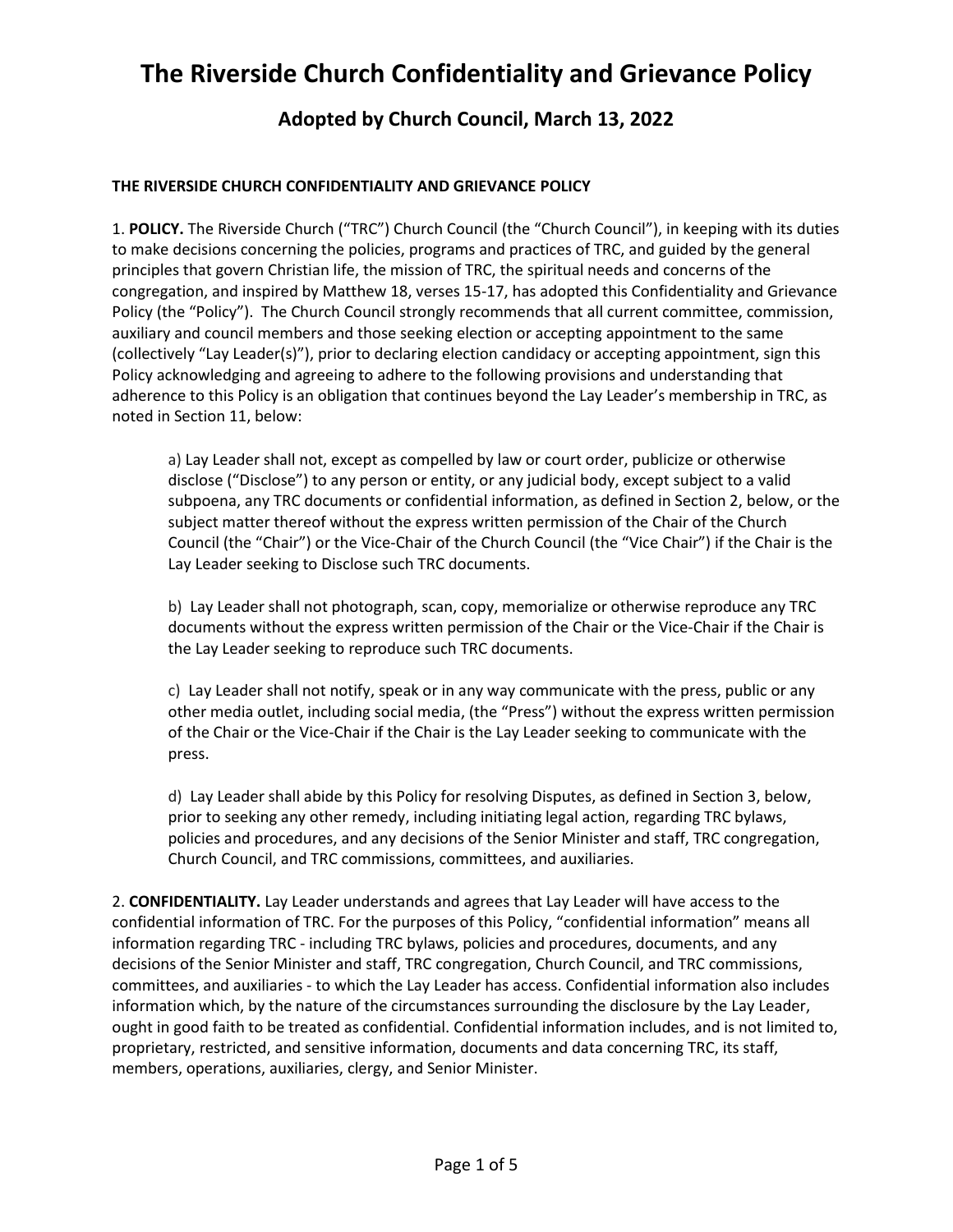### **Adopted by Church Council, March 13, 2022**

For the purposes of this Policy, confidential information does not include:

a) Information that is currently in the public domain or that enters the public domain after the signing of this Policy through no act or failure to act of the Lay Leader;

b) Information the Lay Leader lawfully receives from a third party without restriction on disclosure and without breach of a non‐disclosure obligation;

c) Information the Lay Leader knew prior to receiving any confidential information regarding TRC; or

d) Information that is publicly disclosed by the proprietary owner of the information.

Lay Leader acknowledges and agrees that all confidential information is and shall remain the sole property of TRC.

Lay Leader acknowledges and agrees that the use or disclosure of confidential information in a manner inconsistent with this Policy is not in the lawful performance of their duties.

Lay Leader acknowledges and agrees that the use or disclosure of confidential information in a manner inconsistent with this Policy will cause TRC irreparable damage, and that TRC shall have the right to equitable and injunctive relief to prevent such unauthorized use or disclosure, and to such damages as are occasioned by such unauthorized use or disclosure.

3. **GRIEVANCE COMMITTEE.** The Grievance Committee shall be the sole and exclusive body to hear all grievances, disputes, objections, or protests (collectively "Disputes") brought by Lay Leaders arising from TRC policies and procedures, TRC bylaws, TRC programs and any decisions of the Senior Minister and staff, TRC congregation, Church Council, and TRC commissions, committees, and auxiliaries that the TRC congregation cannot resolve at regular meetings in consultation with ministers, staff, deacons, and other officers, acting prayerfully in keeping with Christian principles.

The Grievance Committee shall have the authority to hear both religious society and religious corporation grievances.

a) Composition – The Grievance Committee shall consist of three (3) individuals: the Chief Operating Officer<sup>1</sup>, the Vice Chair of the Church Council and one of the four (4) elected Commission representatives to the Church Council<sup>2</sup> as selected by those four (4) Commission representatives.

<sup>&</sup>lt;sup>1</sup> If the position of Chief Operating Officer is vacant, the Director of Finance shall substitute.

<sup>&</sup>lt;sup>2</sup> The Commission representative to the Executive Committee shall not be selected nor vote on the selection to the Grievance Committee.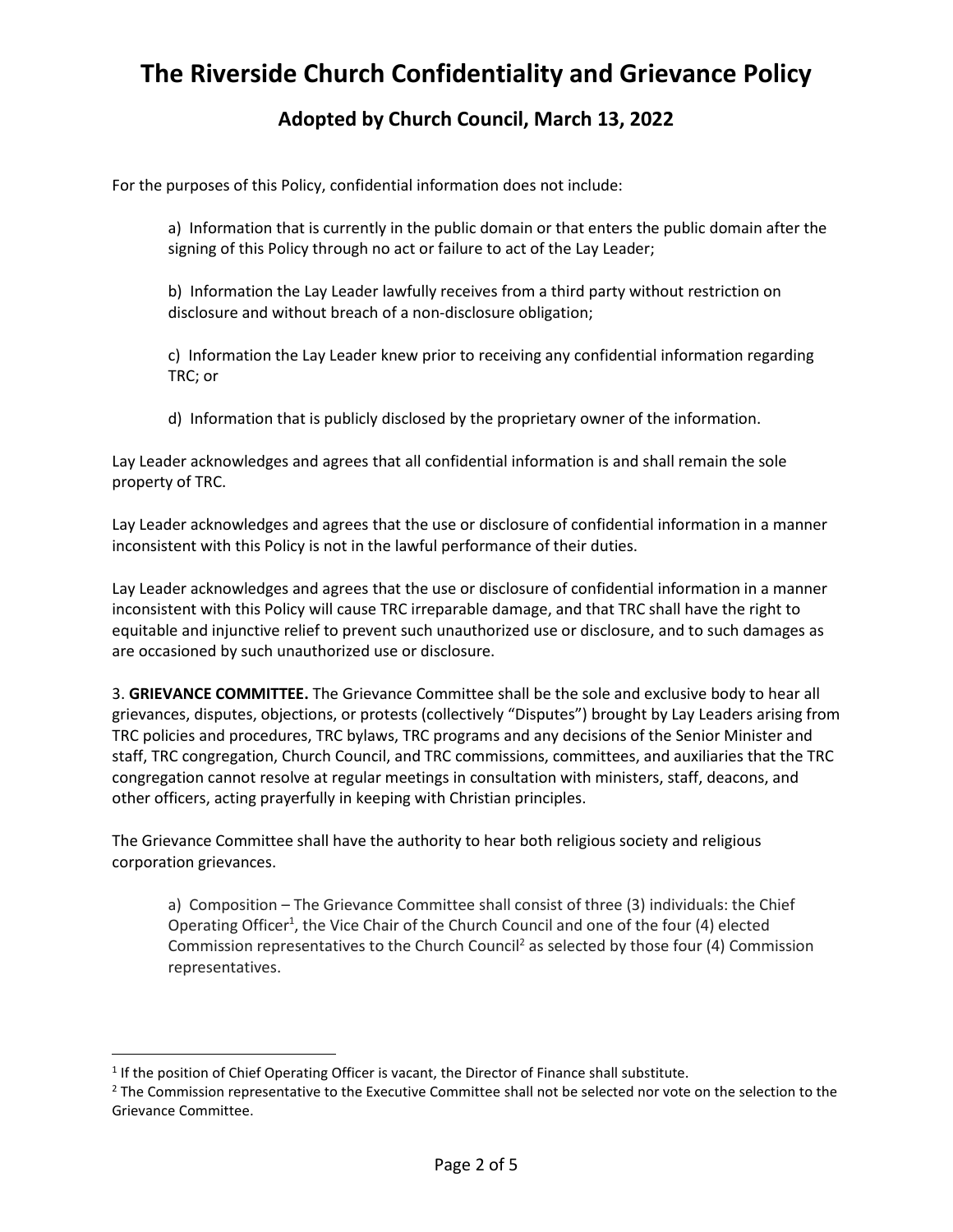### **Adopted by Church Council, March 13, 2022**

b) Conflicts of Interest – The Grievance Committee shall avoid both apparent and actual conflicts of interest. If a member of the Grievance Committee may be considered on any standard by a reasonable individual to have a bias for or against any person involved in a Dispute, or their action or inaction is the basis for the grievance, that member of the Grievance Committee shall excuse themselves from the review of that Dispute. If any member of the Grievance Committee excuses themselves from the review of a Dispute, the Chair of the Nominating Committee shall substitute.

c) Authority - The Grievance Committee has the authority to make final decisions on Disputes regarding all matters including, but not limited to:

1) Violations of applicable federal, state, and local laws and regulations, TRC bylaws, policies, and procedures; and violations of this Policy; and

2) The commission of any act or acts which may disparage TRC and/or inure to the detriment of its good name and reputation; and

3) The commission of any act or acts which the Grievance Committee determines to be indecent, heinous, or present a danger to the safety and well‐being, physical or mental, of any congregant or individual affiliated with TRC.

The Grievance Committee shall report to the Church Council at its monthly meetings and provide updates regarding the number and general status of all Disputes.

4.**DISPUTE REQUIREMENTS.** To be eligible for review by the Grievance Committee, a Dispute brought by a Lay Leader must meet the following requirements:

a) Lay Leader must be directly involved in the Dispute.

b) Lay Leader must fully complete the TRC Grievance Form,<sup>3</sup> including providing contact information for the Lay Leader and any others named in the Grievance.

c) Lay Leader must describe in detail the grounds for the Dispute and include all information necessary to allow for an informed decision and be accompanied by three (3) copies of all information to be presented to the Grievance Committee along with all supporting documents.

d) Lay Leader shall send the TRC's Grievance Form to the Senior Minister and the Grievance Committee at the addresses listed on the TRC Grievance Form.

5.**GRIEVANCE COMMITTEE MEETINGS.** The Grievance Committee shall meet within ten (10) business days after receipt of a TRC Grievance Form to review the Dispute and supporting documents. The

<sup>&</sup>lt;sup>3</sup> To be developed.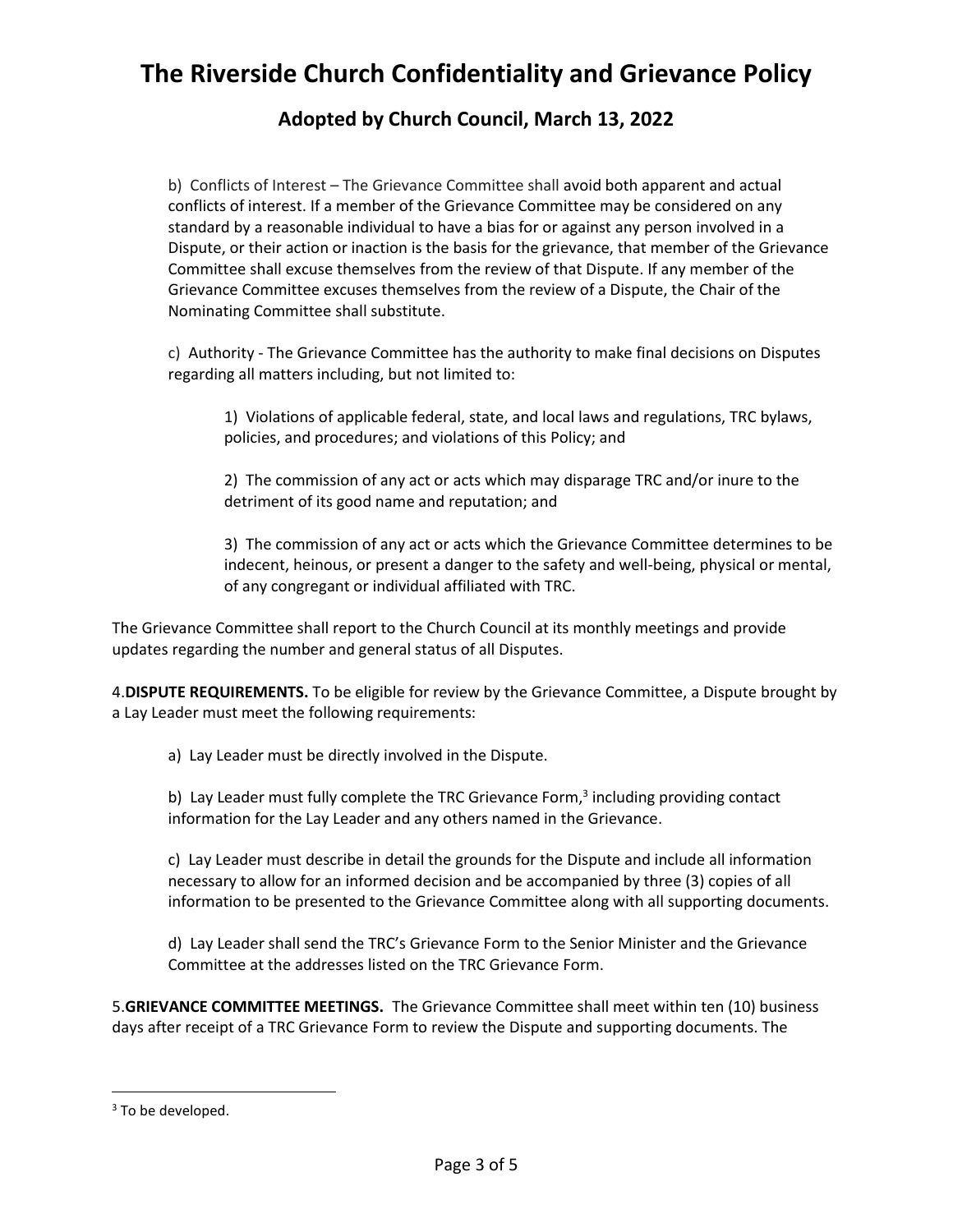#### **Adopted by Church Council, March 13, 2022**

Grievance Committee shall conduct Dispute Resolution Meetings ("DRM(s)") regarding each Dispute as follows:

a) Notification – The Grievance Committee shall notify Lay Leaders who sign TRC Grievance Forms, those named in the Forms, and other individuals it deems necessary to present information to the Grievance Committee no later than ten (10) business days prior to a scheduled DRM.

b) Forfeiture - An invited person who fails to appear before the Grievance Committee after having received notice shall forfeit all rights to reschedule the DRM.

c) Legal Representation – DRMs are not legal proceedings. Individuals may not appear with legal counsel before the Grievance Committee. Attorneys may appear before the Grievance Committee only in an individual capacity to provide information at a DRM.

d) Right to Question – the Grievance Committee has the sole and absolute right to question individuals providing information at a DRM.

e) Participation - The Grievance Committee has the sole right to determine who may attend a DRM.

6.**GRIEVANCE COMMITTEE DECISIONS.** The Grievance Committee shall consider all relevant information and render a decision as follows:

a) Information - The Grievance Committee has the right to use information from all sources it deems appropriate under the circumstances.

b) Timeliness – The Grievance Committee shall render a decision within thirty (30) business days of the conclusion of receipt of all relevant information regarding a Dispute.

c) Voting – Each member of the Grievance Committee shall have one (1) vote. All three (3) members must be present at the DRMs regarding a particular Dispute to render a decision. The vote necessary to uphold or deny a grievance is two (2) votes.

d) Remedy – If the Grievance Committee suggests a remedy as part of its decision, the Church Council must begin implementation of said remedy within ninety (90) business days of the decision.

e) Notification – Within two (2) business days of rendering a decision regarding a Dispute, the Grievance Committee shall communicate its decision and provide a basis thereof to the Chair of the Nominating Committee and the Church Council. Within five (5) business days of rendering a decision regarding a Dispute, the Grievance Committee shall communicate its decision to the signatory on the TRC Grievance Form.